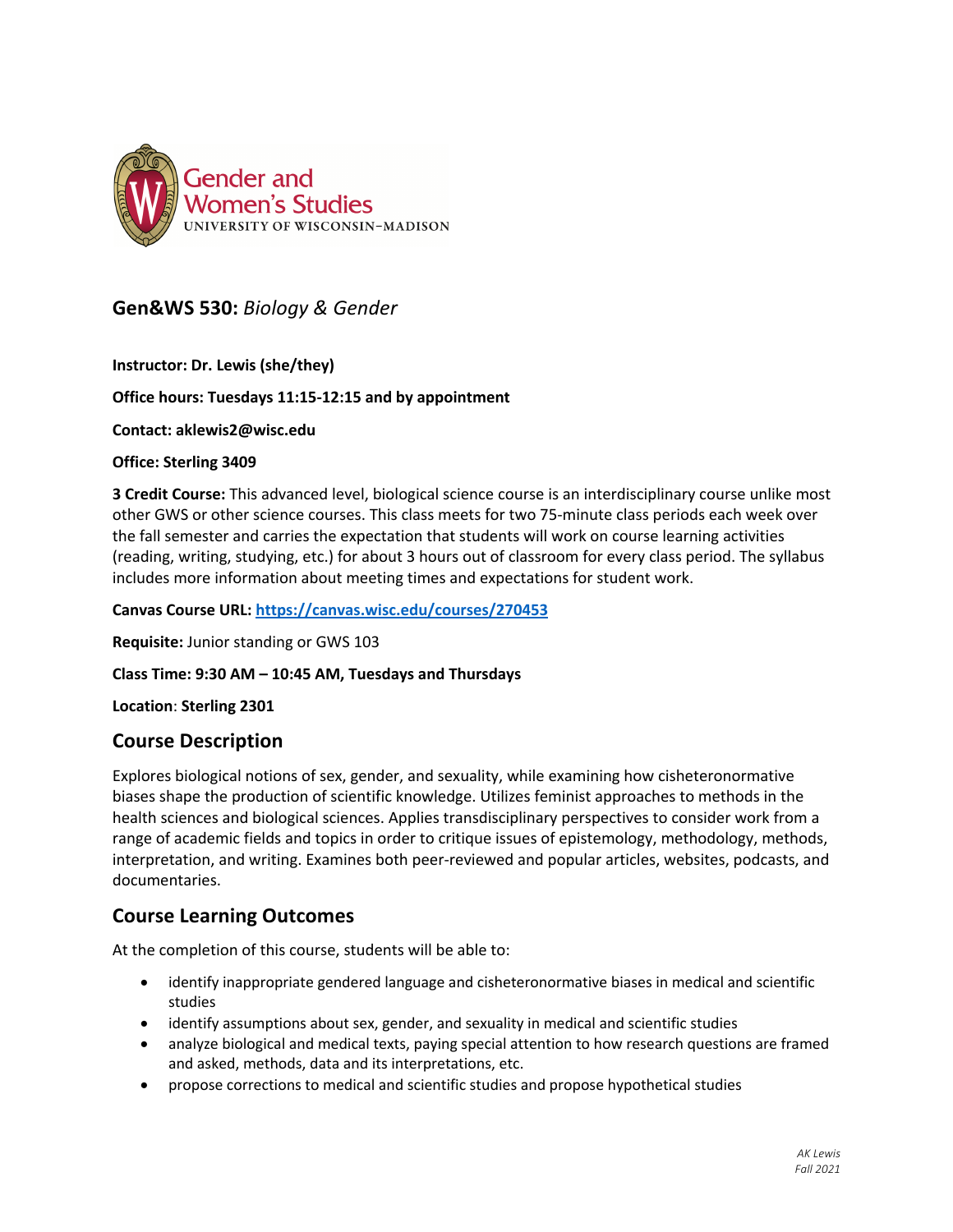# **REGULAR AND SUBSTANTIVE INTERACTION**

This course provides regular and substantive interaction by:

- Providing direct instruction twice weekly through lecture and facilitating group discussion at least once/week on the scheduled and assigned weekly content.
- Assessing or providing feedback on a student's coursework throughout the semester based on the expectations of the learning activities described in the assignments section of this syllabus.

## **REQUIRED TEXTBOOK, SOFTWARE & OTHER COURSE MATERIALS**

You need to purchase:

• Viloria, H., & Nieto, M. (2020). The Spectrum of Sex: The Science of Male, Female, and Intersex. London: Jessica Kingsley.

Available online through UW Library:

- Roughgarden, J. (2013). Evolution's Rainbow: diversity, gender, and sexuality in nature and people. Berkeley: University of California Press.
- Fausto-Sterling, A. (2012). Sex/Gender: Biology in a Social World. New York, NY: Routledge.

All other readings are available via link or as PDF downloads on our Canvas course website.

## **ASSESSMENT**

Grades are based on a total of 1000 possible points from participation, assignments, presentations, quizzes, and the semester project. Use APA format for all citations for this course. Final grades are not curved. Graduate students who wish to take this course must see instructor for graduate-level course adaptations.

Final letter grades are as follows:

- A 930-1000 points
- AB 880-929 points
- B 830-879 points
- BC 780-829 points
- C 700-779 points
- D 600-699 points
- F 0-599 points

#### **LATE WORK**

- Notify Dr. Lewis immediately if you are sick, have a family emergency, or a personal issue and need to request an extension for an assignment, quiz, etc.
- Extensions are at the discretion of Dr. Lewis.
- Unexcused late work will lose 10% possible points each day that it is late for up to one week.
- After one week, you will receive 0 points for unexcused late work.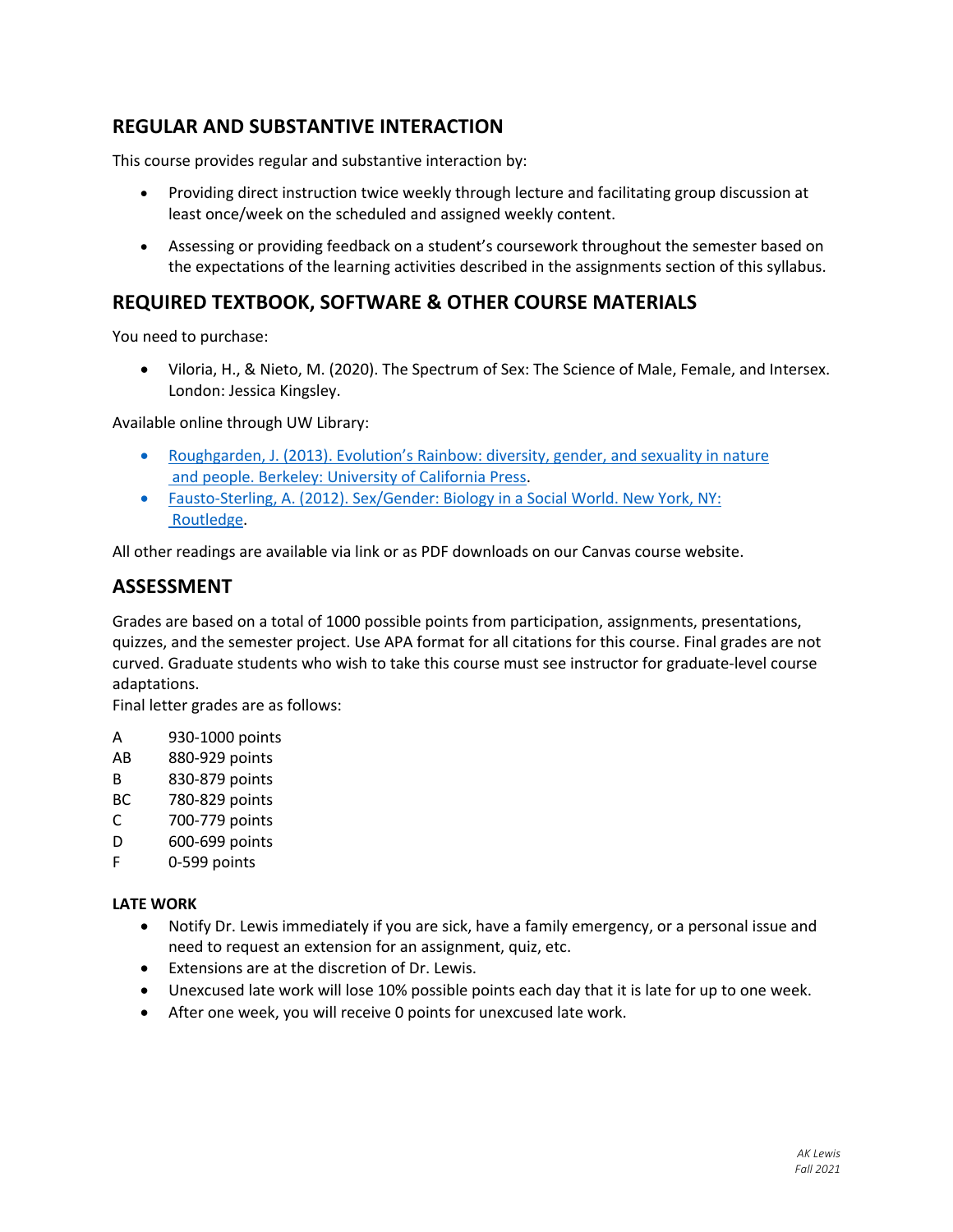### **QUIZZES (100 points)**

Quizzes will be open on Canvas for one week and are open-book and open-note. Quizzes will be taken outside of class in Canvas. Quizzes will be cumulative in that they will require applying concepts from throughout the semester. Quizzes are highlighted in blue throughout the syllabus.

- (25 pts) Quiz 1 is due Friday 10/1: Module 1 Quiz
- (25 pts) Quiz 2 is due Friday 10/22: Module 2 Quiz
- (25 pts) Quiz 3 is due Friday 11/12: Module 3 Quiz
- (25 pts) Quiz 4 is due Friday 12/10: Module 4 Quiz

#### **SEMESTER PROJECT: FEMINIST MANUSCRIPT ANALYSIS AND REWRITE (450 points)**

You will write a 6-7 page (double-spaced, not including reference list) paper that analyzes a peerreviewed published scientific paper from your area of interest *and* you will rewrite the scientific paper. Your analysis paper should give background on the field and the biases within the field. Language should be assessed (how terms such as "gender" and "sex" are used, what gendered language may be present such as "coy female," etc.). Methods used by the authors should be addressed (example: if sex is considered a biological variable, how did they assign or determine sex?). Do you agree with how conclusions are drawn from the data? If this paper received attention in the popular media, did the narratives presented by popular media accurately distill the data? What biases can you find and what factors may have contributed? The rewrite paper should correct biases, language, and you may take creative license to change methods, data, results, conclusions, etc. Explain and justify the changes you make in your 6-7 page paper. Deadlines highlighted in green throughout the syllabus.

Part A: Selection of a peer-reviewed published scientific paper from your area of interest with 250 word justification is due Thursday 9/23 (40 points). Peer review will occur in class on Tuesday 9/28 and peer review will count as participation points. Bring printed copy of your Part A to class 9/28.

Part B: Outline of your paper is due Thursday 10/14 (60 points).

Part C: Draft of your paper is due Thursday 10/28 (75 points). Peer review will occur in class on Thursday 11/4 and peer review will count as participation points. Bring printed copy of your Part C to class 11/4.

Part D: Draft of Rewritten Manuscript is due Tuesday 11/16 (75 points). Peer review will occur in class on Thursday 11/18 and peer review will count as participation points. Bring printed copy of your Part D to class 11/18.

Project Presentations (7 minutes per person) during weeks 13-15 (50 points), sign up here. Peer review will occur in class on each of the presentation days and peer review will count as participation points.

Final Project (final paper & final rewritten manuscript) is due 11:59 PM Wednesday 12/15 (150 points).

Peer Review Process: For Parts A, C, and D In-Class Peer Review, you must both submit your assignment on Canvas before peer review *and* bring a copy to class in order to participate in peer review. If you do not participate in peer review, you are not eligible for the 25 points of participation that occur with these in-class peer review sessions.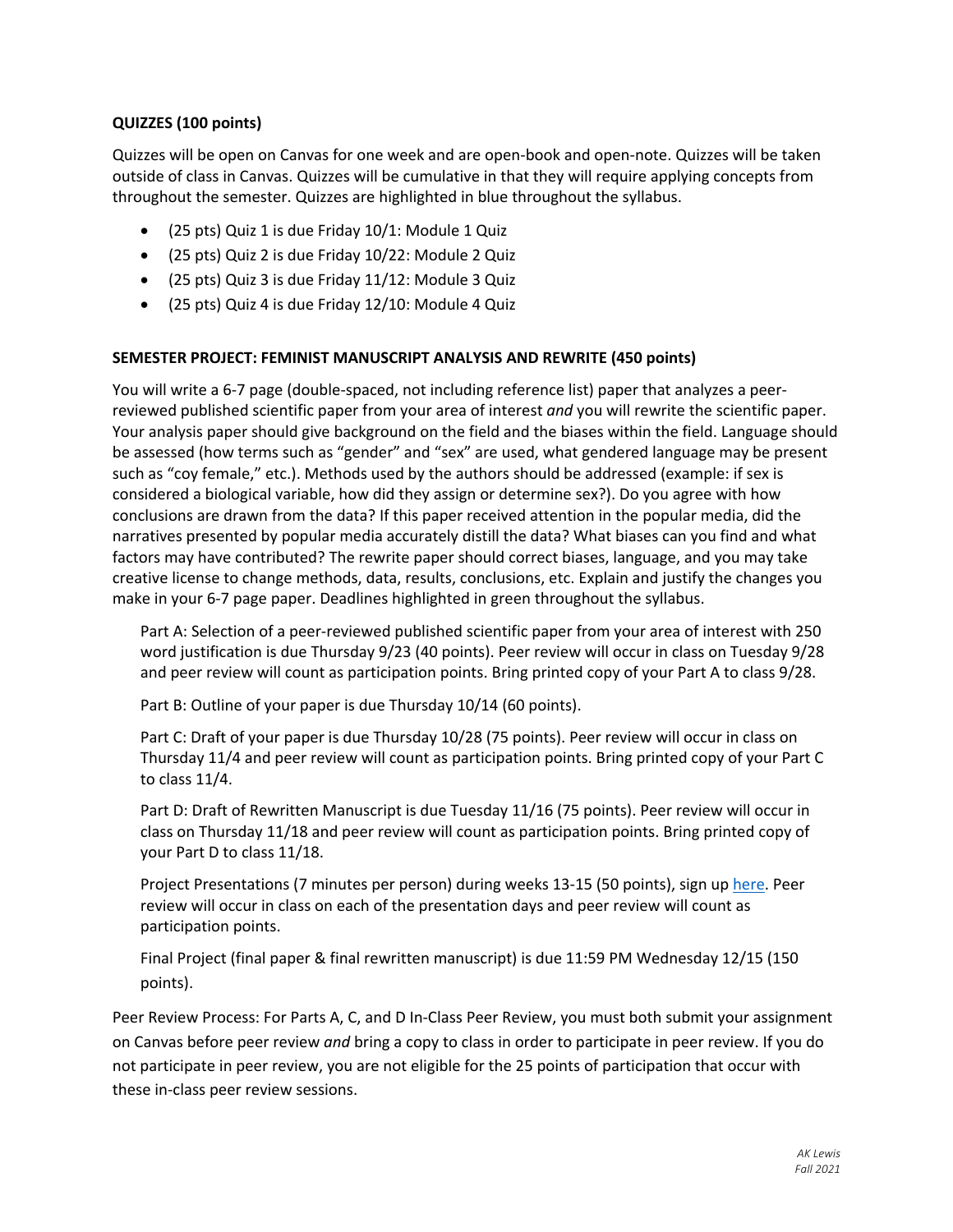## **HOMEWORK & OTHER ASSIGNMENTS (200 points)**

Assignments are highlighted in yellow throughout the syllabus. Assignments are to be submitted in Canvas.

- (25 pts) Assignment 1 due Friday 9/10
	- o Entry survey
- (50 pts) Assignment 2 due Thursday 9/16
	- o Select an article from "Reading Room: News and Journal Articles about Studying Sex/Gender" on the NIH's Sex & Gender website. Write a 500 word response to this article. Your response should briefly summarize the article and then address the language used to discuss sex and/or gender, biases you notice, assumptions about sex and gender that are present or implied, and provide relevant context to this article.
- (50 pts) Assignment 3 due Thursday 10/7
	- $\circ$  Select a video on YouTube that is about animal fertilization. Write a 500 word response to this video that addresses language used, content presented, and any biases noted. Identify the video's creators, producers, writers, etc. and how this may influence the video's perspective, if at all. Cite 3 peer-reviewed scientific journal articles that either do or not support the video and explain. Consider Martin 1991 in your response. Include at least 3 relevant screenshots of the video, along with figure legends and descriptions.
- (50 pts) Assignment 4 due Tuesday 10/19
	- o Find a recent (July 2021 or more recent) news article, podcast, blog post, or other item that is about course-related current events. Write a 500 word response that briefly summarizes the item, then discuss the author(s) and their positionality and perspective. Cite 3 peer-reviewed scientific journal articles that either are cited in this item, or should have been cited, but weren't. Explain what scientific data this item did or didn't cite that's in the articles you cite. Be sure to cite the original item and include a website link.
- (25 pts) Assignment 5 due Tuesday 12/14
	- o Exit survey

## **PARTICIPATION (250 points)**

Your active participation in class sessions is assessed as part of your grade for this class and makes up 25% of your final grade. During the first few classes, we will discuss what constitutes active participation. Participation is required for this course. Participation grades are based on attendance, participation in class, in-class activities, class discussions, discussion posts, peer review, etc. Points indicated on dates throughout.

If you have an excused absence due to illness, you may make up the participation points for that day by turning in a make-up assignment. You have one week from the time that you are well enough to return to class to make up the participation points. Different days carry different participation points based on the in-class activities. Contact Dr. Lewis for make up information for the specific day that you missed due to illness.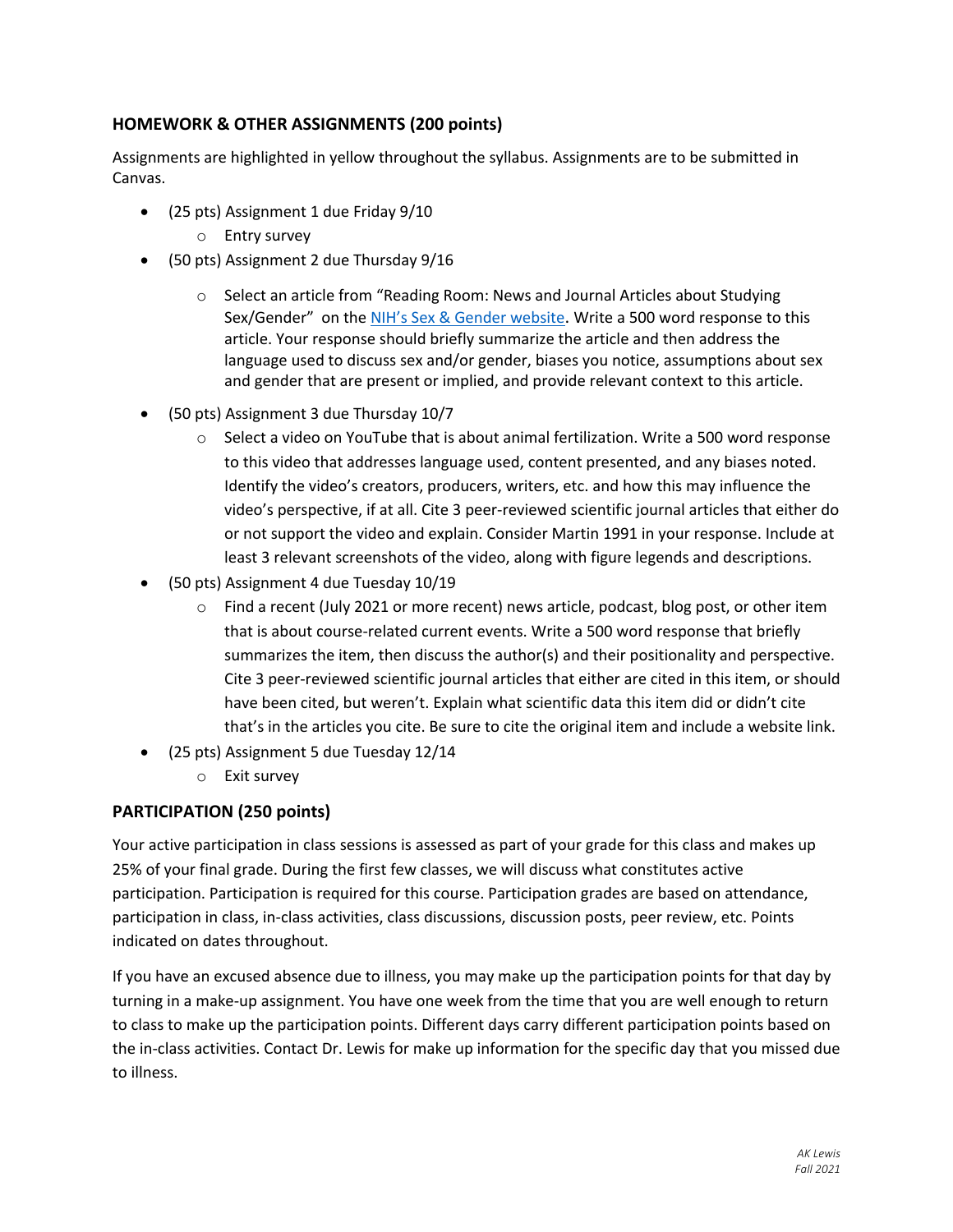| <b>Discussion participation rubric</b> |                                                                                                                                                                                                |                                                                                                                                                                                                                                                 |                                                                                                                                                                                                                                                             |                                                                                                                                                                                                                                   |                                                                                                                                                                                                                                     |
|----------------------------------------|------------------------------------------------------------------------------------------------------------------------------------------------------------------------------------------------|-------------------------------------------------------------------------------------------------------------------------------------------------------------------------------------------------------------------------------------------------|-------------------------------------------------------------------------------------------------------------------------------------------------------------------------------------------------------------------------------------------------------------|-----------------------------------------------------------------------------------------------------------------------------------------------------------------------------------------------------------------------------------|-------------------------------------------------------------------------------------------------------------------------------------------------------------------------------------------------------------------------------------|
| Points (of 5)                          | 5                                                                                                                                                                                              | 4                                                                                                                                                                                                                                               | $\overline{\mathbf{3}}$                                                                                                                                                                                                                                     | $\overline{2}$                                                                                                                                                                                                                    | $\mathbf{1}$                                                                                                                                                                                                                        |
| <b>Quality of</b><br>contribution      | Always well-<br>prepared for<br>class; shows<br>critical thought;<br>poses<br>questions;<br>moves dialogue<br>forward; stays<br>on topic;<br>engages with<br>both instructor<br>and classmates | Well-prepared<br>for class most of<br>the time; shows<br>effort in critical<br>thinking; poses<br>questions; helps<br>move dialogue<br>forward; often<br>stays on topic;<br>shows effort to<br>engage with<br>both instructor<br>and classmates | Sometimes<br>well-prepared<br>for class; makes<br>attempts to<br>engage in<br>critical thought;<br>makes attempts<br>to move<br>dialogue<br>forward;<br>sometimes goes<br>off topic; shows<br>some effort to<br>engage with<br>instructor and<br>classmates | Rarely prepared<br>for class; few<br>attempts to<br>engage in<br>critical thought;<br>seldom moves<br>dialogue<br>forward; often<br>goes off topic;<br>shows little<br>effort to eng\<br>age with<br>instructor and<br>classmates | Almost never<br>prepared for<br>class; does not<br>attempt to<br>engage in<br>critical thinking;<br>does not move<br>dialogue<br>forward;<br>purposefully<br>goes off topic;<br>does not engage<br>with instructor<br>or classmates |
| <b>Frequency of</b><br>contribution    | Always                                                                                                                                                                                         | Most of the<br>time                                                                                                                                                                                                                             | Sometimes                                                                                                                                                                                                                                                   | Rarely                                                                                                                                                                                                                            | Never                                                                                                                                                                                                                               |
| <b>Respect of</b><br>ground rules      | Always                                                                                                                                                                                         | Most of the<br>time                                                                                                                                                                                                                             | Sometimes                                                                                                                                                                                                                                                   | Rarely                                                                                                                                                                                                                            | Never                                                                                                                                                                                                                               |

## **EXTRA CREDIT OPPORTUNITIES**

There are two major extra credit opportunities in this class.

## **(1) Feminist Biology Symposium – 10 possible extra credit points**

Attend symposium (must attend 4 hours of talks, including at least one keynote) on October  $8<sup>th</sup>$ . Submit information on what sessions were attended. Write 3 page (double-spaced) paper that (1) summarizes and responds to one of the keynote talks and (2) addresses, expands on, and/or objects to a claim made in that keynote, citing at least 5 related peer-reviewed scholarly articles. This paper is due Friday 10/15.

## **(2) Research Survey Participation – 20 possible extra credit points**

#### Shared on behalf of the research coordinator, Patrick Beymer:

You are invited to participate in a research study about students' academic and career plans.

You are being asked to participate because you are enrolled in GWS 530. This study will include all students who agree to participate. You will be asked to complete multiple online surveys throughout the semester during the beginning of the semester, at the end of each class, and at the end of the semester. The online surveys are for research purposes only.

If you decide to participate in this research, you will complete multiple online questionnaires: once at the beginning of the semester, once at the end of the semester, and once after each class throughout the semester. You will be asked to answer questions about your attitudes about the fields of biology and gender and women's studies, your thoughts about your academic and career plans, and your overall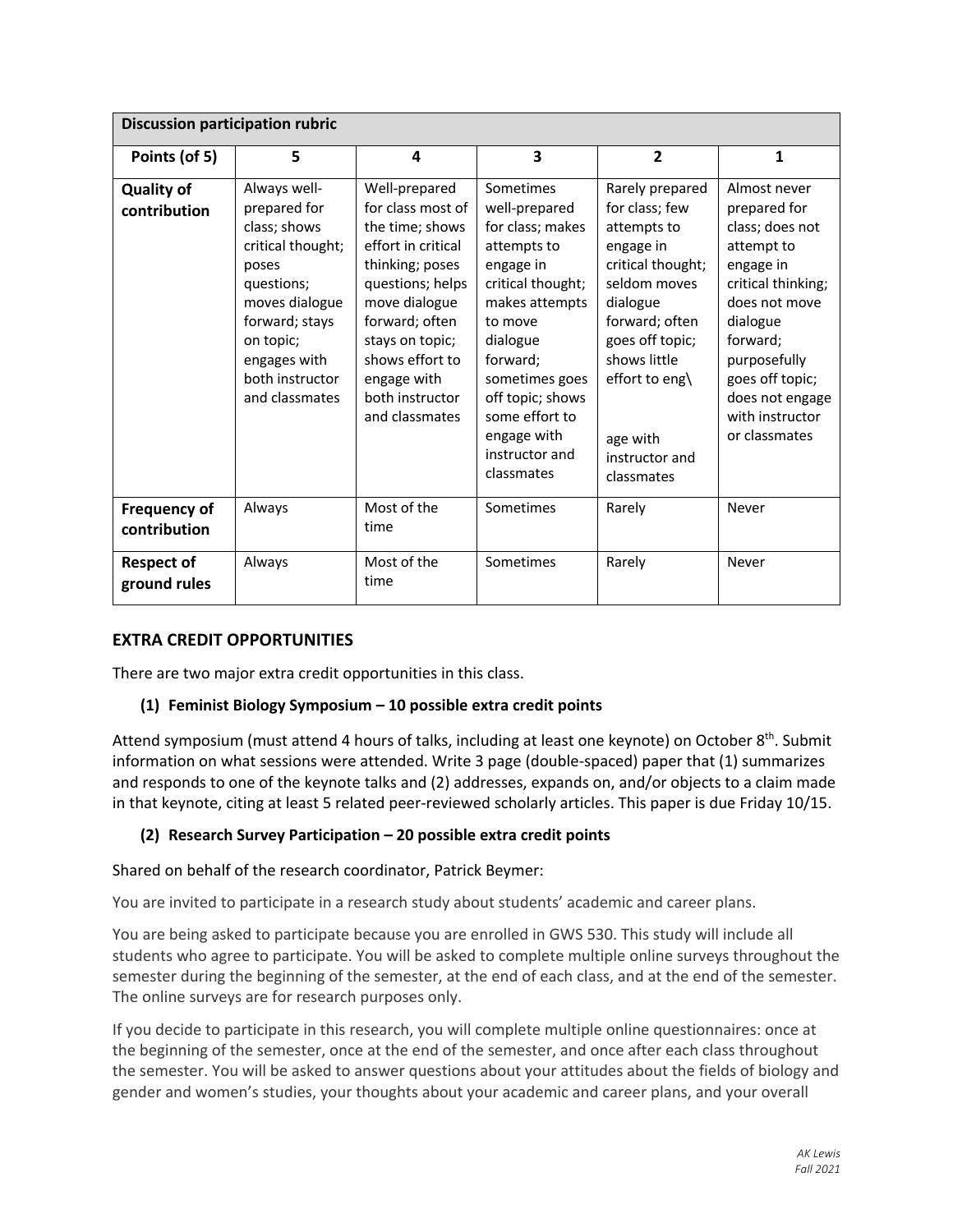experience as a student at UW Madison. It will take approximately 10 minutes to complete the beginning of semester and end of semester surveys and 2 minutes to complete each survey at the end of each class.

*You will receive extra course credit (20 points out of 1000 course points, i.e., 2%) for completing the beginning of semester questionnaire, end of semester questionnaire, and 80% of the end of class surveys. Survey links available in Canvas.*

Your instructor, Dr. Lewis, will not know who participates until after the course concludes. Extra credit points will be added to the gradebook by Dr. Lewis' supervisor after the semester ends but before final grades are due. All of your data will be deidentified.

If you have any questions, you can reach out to Patrick Beymer at pbeymer@wisc.edu.

Your participation is completely voluntary. If you begin participation and change your mind, you may end your participation at any time without penalty. Links to the Qualtrics surveys are available in Canvas.

## **RULES, RIGHTS & RESPONSIBILITIES**

• See: https://guide.wisc.edu/undergraduate/#rulesrightsandresponsibilitiestext

## **ACADEMIC CALENDAR & RELIGIOUS OBSERVANCES**

• See: https://secfac.wisc.edu/academic-calendar/#religious-observances

## **ACADEMIC INTEGRITY**

**Institutional syllabus statement:** By virtue of enrollment, each student agrees to uphold the high academic standards of the University of Wisconsin-Madison; academic misconduct is behavior that negatively impacts the integrity of the institution. Cheating, fabrication, plagiarism, unauthorized collaboration, and helping others commit these previously listed acts are examples of misconduct which may result in disciplinary action. Examples of disciplinary action include, but is not limited to, failure on the assignment/course, written reprimand, disciplinary probation, suspension, or expulsion.

#### https://conduct.students.wisc.edu/syllabus-statement/

## **ACCOMMODATIONS FOR STUDENTS WITH DISABILITIES**

**McBurney Disability Resource Center recommended syllabus statement:** The University of Wisconsin-Madison supports the right of all enrolled students to a full and equal educational opportunity. The Americans with Disabilities Act (ADA), Wisconsin State Statute (36.12), and UW-Madison policy (Faculty Document 1071) require that students with disabilities be reasonably accommodated in instruction and campus life. Reasonable accommodations for students with disabilities is a shared faculty and student responsibility. Students are expected to inform faculty [me] of their need for instructional accommodations by the end of the third week of the semester, or as soon as possible after a disability has been incurred or recognized. Faculty [I], will work either directly with the student [you] or in coordination with the McBurney Center to identify and provide reasonable instructional accommodations. Disability information, including instructional accommodations as part of a student's educational record, is confidential and protected under FERPA. https://mcburney.wisc.edu/instructor/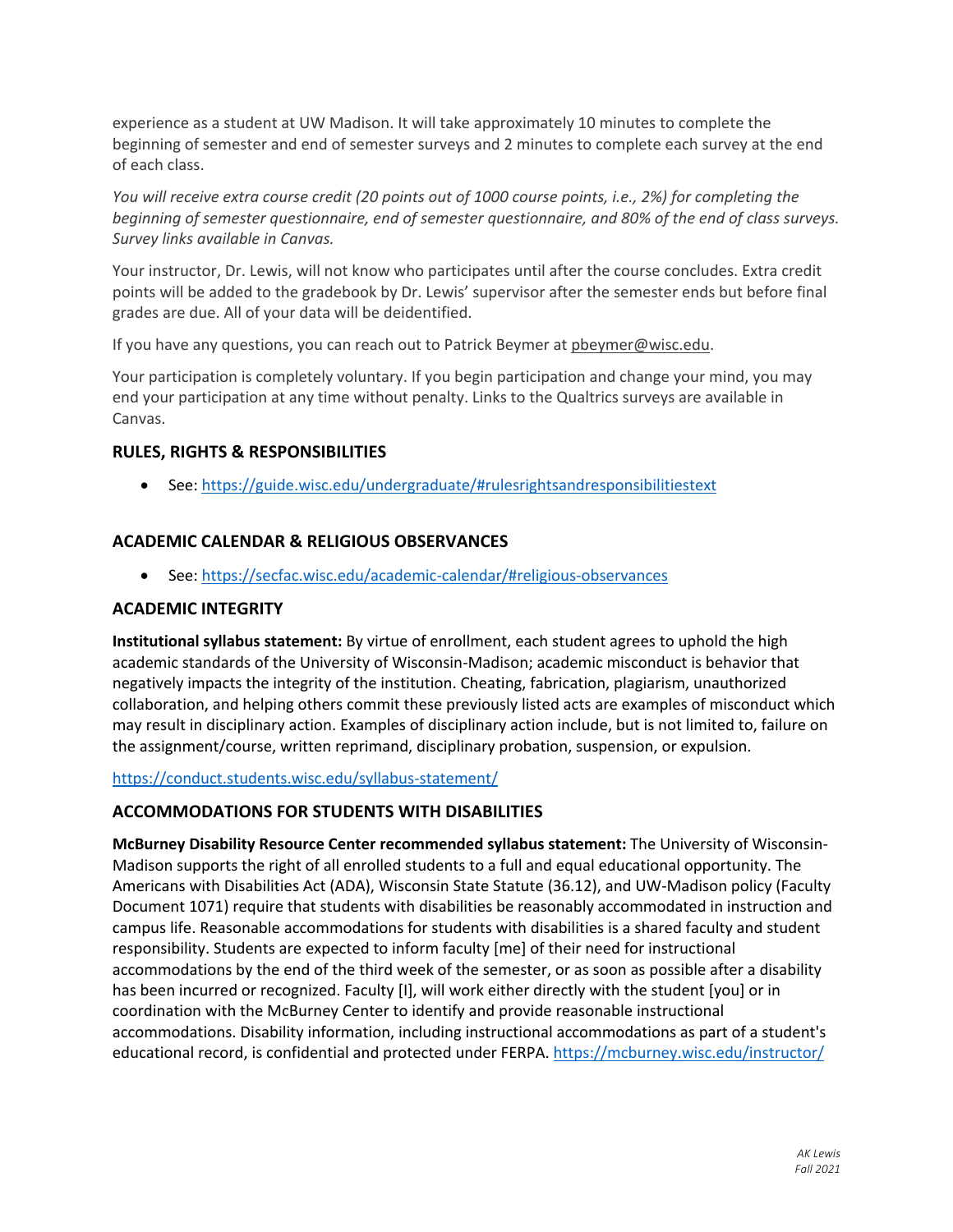### **DIVERSITY & INCLUSION**

**Institutional statement on diversity:** Diversity is a source of strength, creativity, and innovation for UW-Madison. We value the contributions of each person and respect the profound ways their identity, culture, background, experience, status, abilities, and opinion enrich the university community. We commit ourselves to the pursuit of excellence in teaching, research, outreach, and diversity as inextricably linked goals.

The University of Wisconsin-Madison fulfills its public mission by creating a welcoming and inclusive community for people from every background – people who as students, faculty, and staff serve Wisconsin and the world. https://diversity.wisc.edu/

### **SEXUAL HARASSMENT & OTHER FORMS OF SEXUAL MISCONDUCT**

**Recommended syllabus statement:** As an instructor, I am committed to supporting survivors of sexual misconduct, including sexual assault, sexual harassment, dating violence, domestic violence, stalking, and sexual exploitation. UW–Madison offers a variety of resources for students impacted by sexual misconduct.

If you wish to seek out free, confidential support, there are a number of services available on campus and in the community.

If you would like to report sexual misconduct to the campus, a number of reporting options are available. In addition, each department has staff members, known as Responsible Employees, who can assist you. If you are an undergraduate student, most of the academic and career advisors you work with are designated Responsible Employees. Please note that Responsible Employees are required to report specific disclosures that you share about sexual misconduct to UW-Madison's Title IX Office.

The Department of Gender & Women's Studies has the following Responsible Employees: the Department Chair, Dr. Judy Houck (jahouck@wisc.edu), the Graduate Coordinator, José Ramirez (jramirez27@wisc.edu), and the Undergraduate Advisor, Susan Nelson (susan.nelson@wisc.edu).

#### **PRIVACY OF STUDENT RECORDS & THE USE OF AUDIO RECORDED LECTURERS STATEMENT**

See more information about privacy of student records and the usage of audio-recorded lectures.

Lecture materials and recordings for this course are protected intellectual property at UW-Madison. Students in this course may use the materials and recordings for their personal use related to participation in this class. Students may also take notes solely for their personal use. If a lecture is not already recorded, you are not authorized to record my lectures without my permission unless you are considered by the university to be a qualified student with a disability requiring accommodation. [Regent Policy Document 4-1] Students may not copy or have lecture materials and recordings outside of class, including posting on internet sites or selling to commercial entities. Students are also prohibited from providing or selling their personal notes to anyone else or being paid for taking notes by any person or commercial firm without the instructor's express written permission. Unauthorized use of these copyrighted lecture materials and recordings constitutes copyright infringement and may be addressed under the university's policies, UWS Chapters 14 and 17, governing student academic and non-academic misconduct.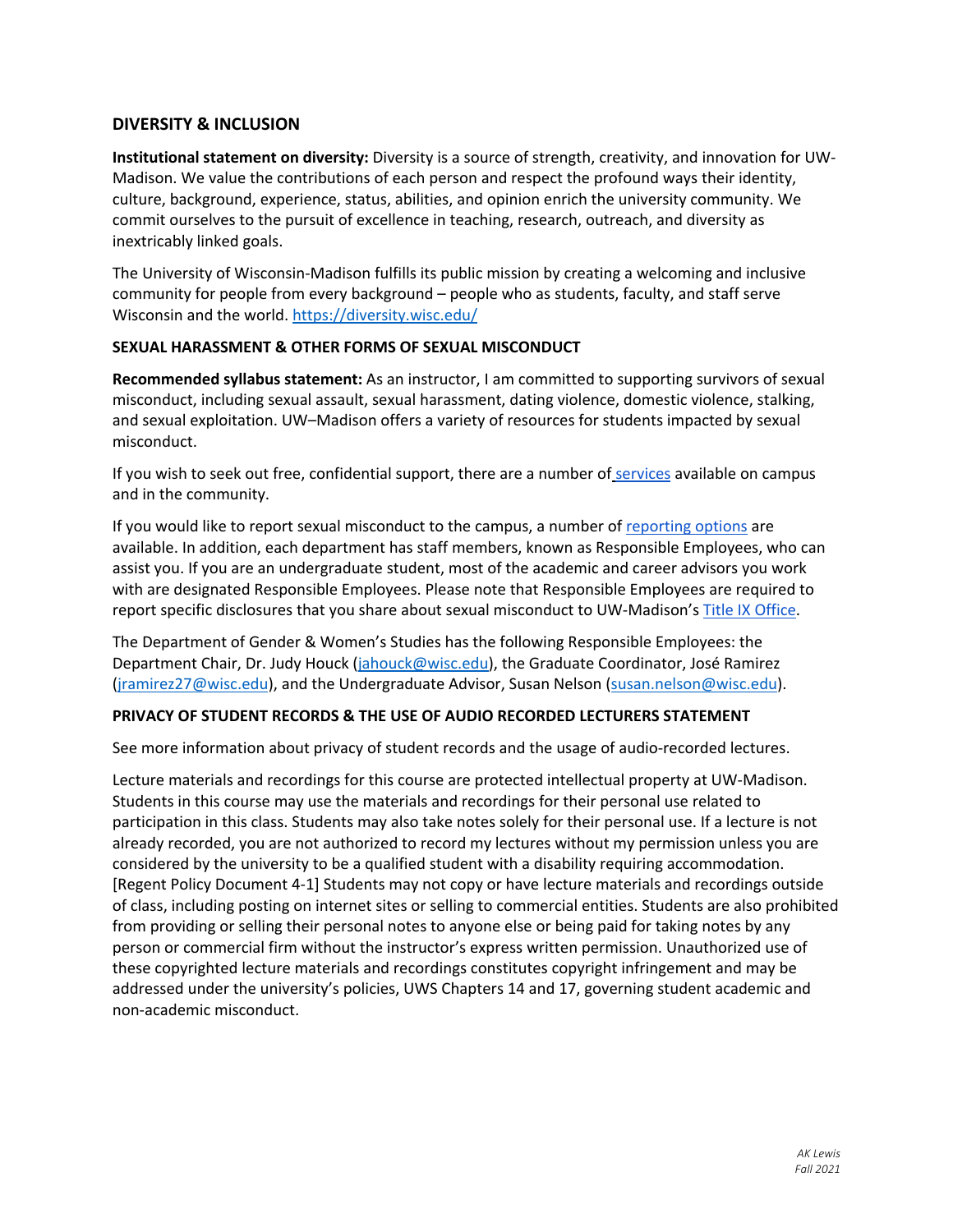#### **COURSE EVALUATIONS**

Students will be provided with an opportunity to evaluate this course and your learning experience. Student participation is an integral component of this course, and your confidential feedback is important to me. I strongly encourage you to participate in the course evaluation.

#### **Digital Course Evaluation (AEFIS)**

If you plan to use campus' digital course evaluation survey tool (AEFIS), see below for a sample statement to include in your syllabus.

UW-Madison uses a digital course evaluation survey tool called AEFIS. For this course, you will receive an official email two weeks prior to the end of the semester, notifying you that your course evaluation is available. In the email you will receive a link to log into the course evaluation with your NetID. Evaluations are anonymous. Your participation is an integral component of this course, and your feedback is important to me. I strongly encourage you to participate in the course evaluation.

### **PARTICIPATION**

See Assessment section for participation expectations.

### **CLASS CONTENT AND CONVERSATIONS**

### **Content Warning**

In this course, we will discuss a variety of difficult topics, including descriptions of discrimination, harassment, various forms of violence, and pathologization of sex, gender, and sexuality. While these topics can be uncomfortable to think about, we cover them because they are an important part of the social and historical context of science and medicine. Reading texts does not imply that we agree with the statements they make. By discussing science and medicine's pathologization of sex, gender, and sexuality, we can evaluate their methods and results, as well as the paradigm they're written within. Reading articles that engage in pathologization can be quite difficult. The readings in this class are more than scientific articles—the topics in this class are of a highly personal nature. You (the individual student) each know best how to prepare for and engage with this material in a way that works for you. In our classroom, we will be committed to maintaining considerate and respectful discussions with each other, especially around these topics. It is critical that we all keep in mind that sex, gender, and sexuality are very personal topics. We all have different experiences and perspectives and speaking respectfully is crucial for these conversations.

#### **Class Conversations and Discussions:**

In our interactions we…

- Presume positive intentions of your classmates
- Approach disagreement with curiosity
- Engage respectfully

Our presentations, conversations, and discussions will be…

- Focused on the texts at hand and any prompts when applicable
- In interest of moving the discussion forward, building on others' ideas
- Focused on deepening collective understanding through inquiry, critical questions, and evidence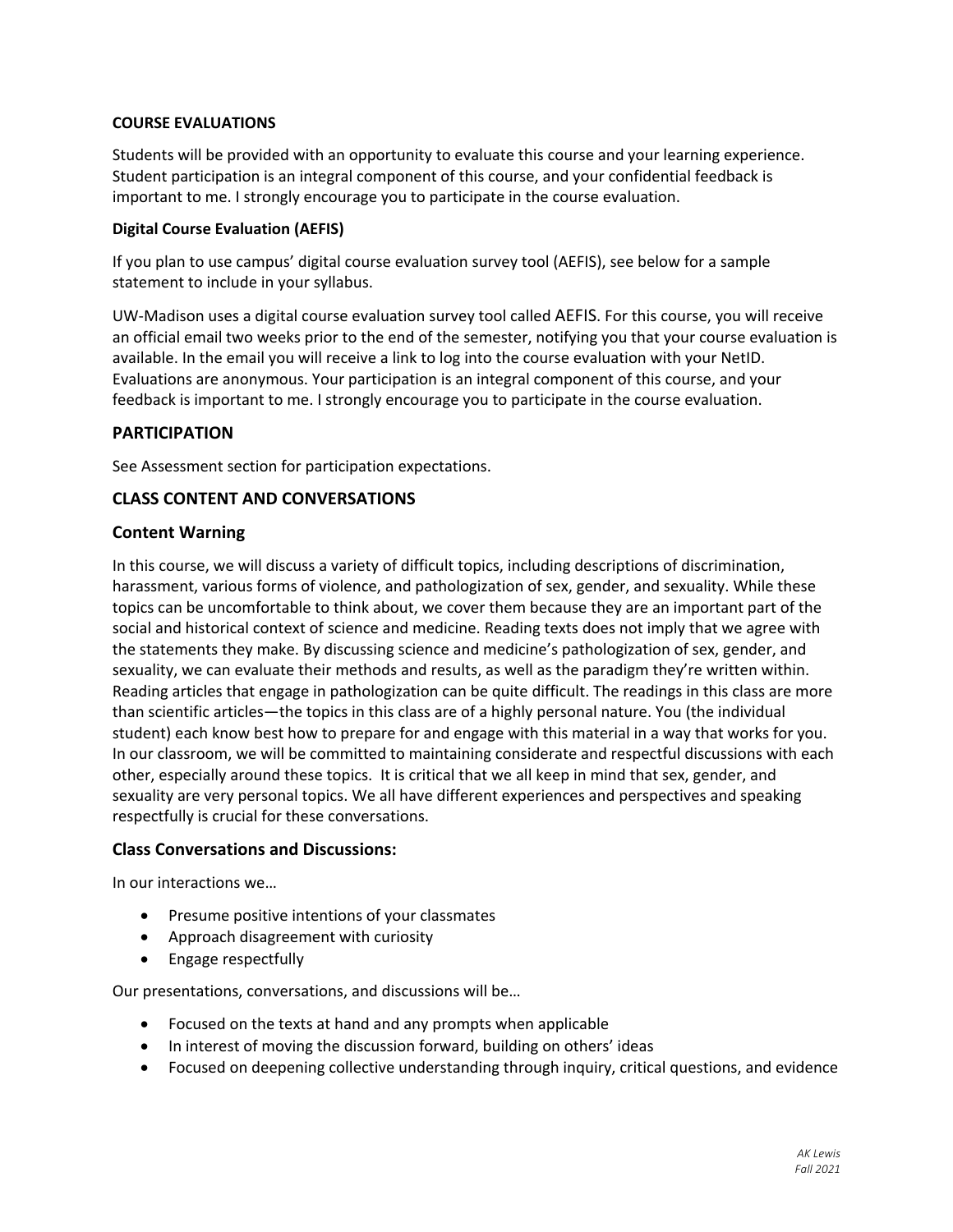#### **Schedule**

*Class meets Tuesdays & Thursdays 9:30-10:45 AM, Sterling 2301*

*Office Hours Tuesdays 11:15 AM – 12:15 PM, Sterling 3409, and by appointment*

*Schedule is subject to change* 

*Module 1* **Basics of Biology & Gender**

*Week 1 (9/8)* 

**Thursday 9/9** Course Introduction

5 participation points

Due at 4:59 PM Friday 9/10: Assignment 1

*Week 2 (9/13)* 

**Tuesday 9/14** Introduction to feminist science

5 participation points

Readings due:

- Roy, D. (2004). Feminist Theory in Science: Working Toward a Practical Transformation. *Hypatia,19*(1), 255-279. doi:10.1111/j.1527-2001.2004.tb01277.x
- Prescod-Weinstein, C. (2017, August 15). Scientists Must Challenge What Makes Studies Scientific.

Website exploration due:

• On the NIH's Sex & Gender website, explore homepage and then "NIH Policy on Sex as a Biological Variable," "Sex/Gender Influences in Health and Disease," "Methods and Techniques for Integrating Sex into Research," and "Reading Room: News and Journal Articles about Studying Sex/Gender."

**Thursday 9/16** Introduction to varied definitions of sex and gender

10 participation points

Readings due:

- Chapters 1-2 (pages 1-11), Fausto-Sterling, A. (2012). Sex/Gender: Biology in a Social World.
- Chapter 1 (pages 7-18) in Viloria, H., & Nieto, M. (2020). *The Spectrum of Sex.*
- Preface to the 2013 Edition (pp. ix-xii), Introduction (pp. 1-10), Chapter 2 (pp.22-29) in Roughgarden, J. (2013). Evolution's Rainbow

Due at 11:59 PM Thursday 9/16: Assignment 2

*Week 3 (9/20)* 

**Tuesday 9/21** Gender bias in academic science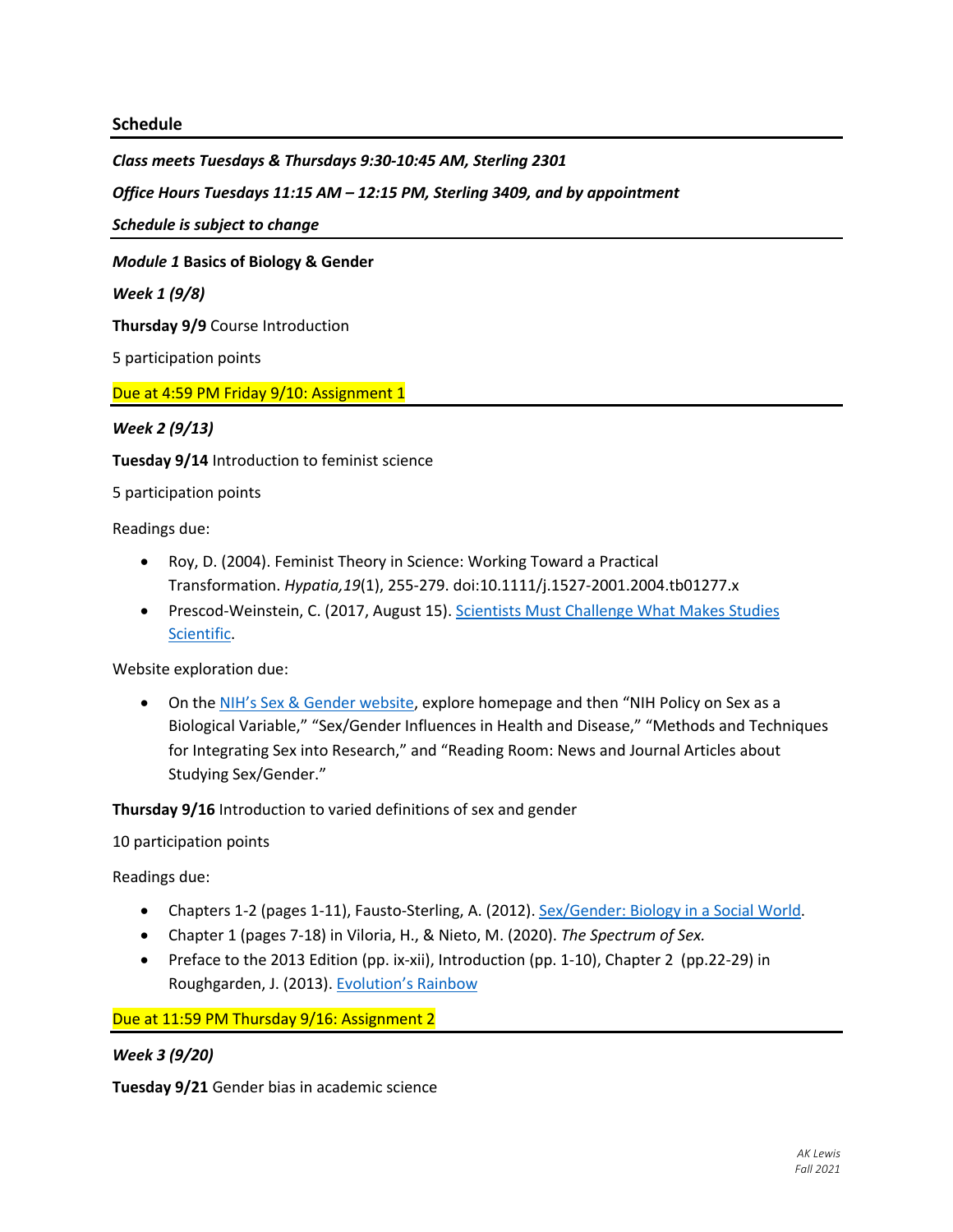5 participation points

Readings due:

- Moss-Racusin, C. A., Dovidio, J. F., Brescoll, V. L., Graham, M. J., & Handelsman, J. (2012). Science faculty's subtle gender biases favor male students. *Proceedings of the National Academy of Sciences,109*(41), 16474-16479. doi:10.1073/pnas.1211286109
- Barres, B. A. (2006). Does gender matter? *Nature,442*(7099), 133-136. doi:10.1038/442133a

### **Thursday 9/23** Intro to impacts of bias

5 participation points

Readings due:

- Wayne, M. L. (2000). Walking a Tightrope: The Feminist Life of a *Drosophila* Biologist. *NWSA Journal, 12*(3), 139-150. doi:10.1353/nwsa.2000.0065
- Hatheway, E. (2000). How Androcentric Science Affects Content and Conclusions. *The Journal of the Core Curriculum, XXVII*, 25–31.
- Prescod-Weinstein, C. (2017, August 09). Stop Equating Science with Truth.

### Due at 11:59 PM Thursday 9/23: Feminist Manuscript Project Part A

#### *Module 2* **Biology's Perspectives on the Development of Sex**

*Week 4 (9/27)*

#### **Tuesday 9/28**

In class: Peer Review of Feminist Manuscript Project Part A (25 points of participation grade). You must bring a printed copy of your Part A to class and have submitted it online before class in order to participate in peer review.

#### **Thursday 9/30** Fertilization

10 participation points

In class activity: The Great Sperm Race

Readings due

- Chapter 10 (pages 185-195) in Roughgarden, J. (2013). Evolution's Rainbow*.*
- Martin, E. (1991) "The Egg and the Sperm: How Science Has Constructed a Romance Based on Stereotypical Male-Female Roles" *Signs, 16*(3):485-501.

Due 11:59 PM Friday 10/1: Module 1 Quiz

#### *Week 5 (10/4)*

**Tuesday 10/5** "Sex Determination" & Chromosomes

10 participation points

Download and bring to class: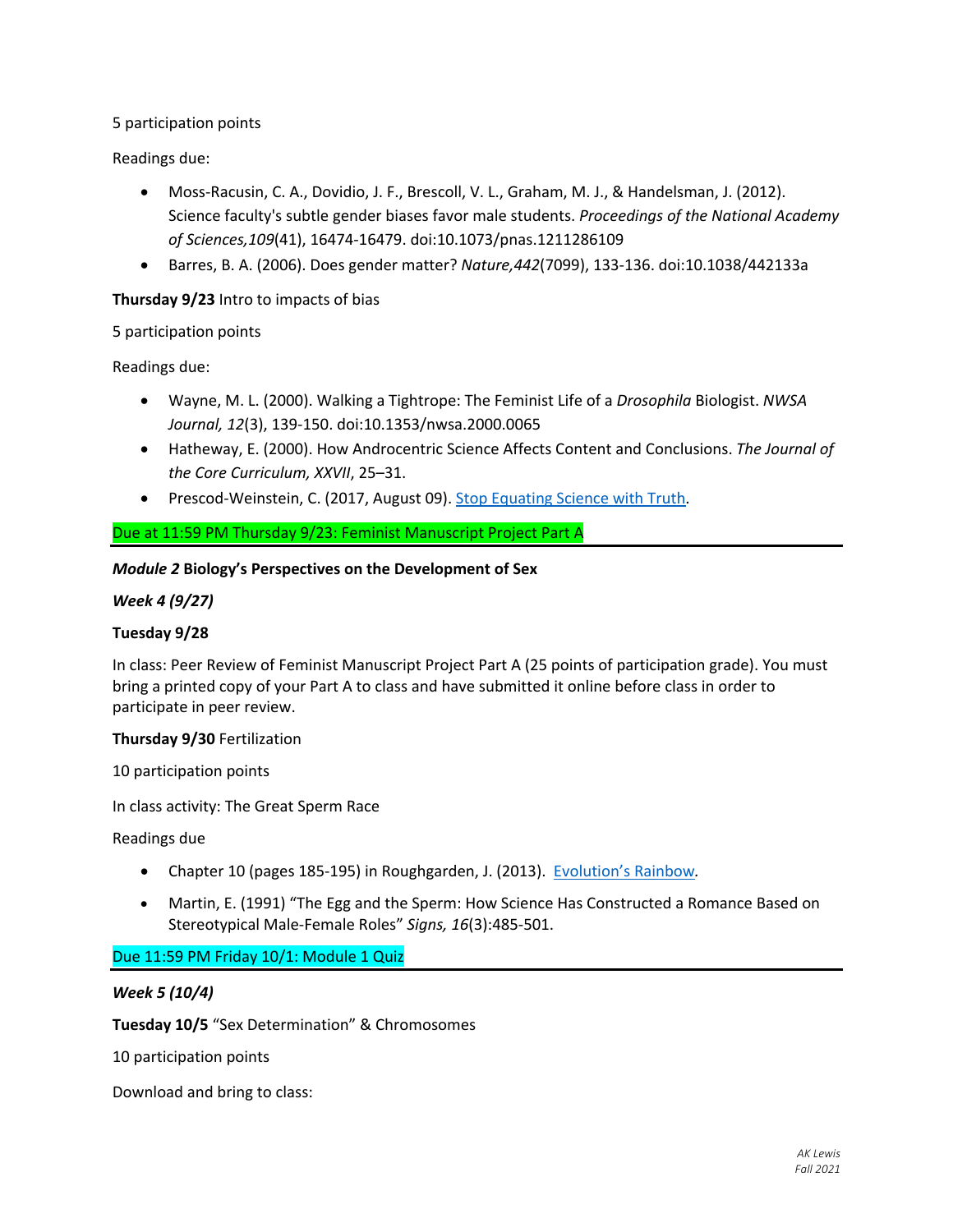• Koopman, P., Gubbay, J., Vivian, N., Goodfellow, P., & Lovell-Badge, R. Male development of chromosomally female mice transgenic for *Sry. Nature, 351*, 118-121.

Readings due:

• Fujimura, J. H. (2006). Sex Genes: A Critical Sociomaterial Approach to the Politics and Molecular Genetics of Sex Determination. *Signs, 32*(1), 49-82.

**Thursday 10/7** "Sex Determination" & Chromosomes

5 participation points

Readings due:

• Richardson, S. S. (2012). Sexing the X: How X Became the "Female Chromosome." *Signs*, *37*(4), 909-933.

Due 11:59 PM Thursday 10/7: Assignment 3

**Friday 10/8** Feminist Biology Symposium

For extra credit, attend symposium and write response paper, due Friday 10/15.

#### *Week 6 (10/11)*

#### **Tuesday 10/12**

5 participation points

Readings due:

• Chapters 2-4 (pp. 19-56) in Viloria, H., & Nieto, M. (2020). *The Spectrum of Sex.*

#### **Thursday 10/14** Centering Intersex

5 participation points

In class: Watch and discuss Intersexion: Finding a Place in a Two-Gender World (53 minutes) Readings due:

• Listen to or read transcript of Radiolab Gonads Podcast Episode Dana (30 minutes)

Due at 11:59 PM Thursday 10/14: Feminist Manuscript Project Part B

Due 11:59 PM Friday 10/15: Extra Credit Paper- Feminist Biology Symposium

#### *Module 3* **Sex Variation and Differences**

#### *Week 7 (10/18)*

**Tuesday 10/19** Finish Viloria & Nieto

5 participation points

Readings due:

• Chapters 5-8 (pp. 57-128) in Viloria, H., & Nieto, M. (2020). *The Spectrum of Sex.*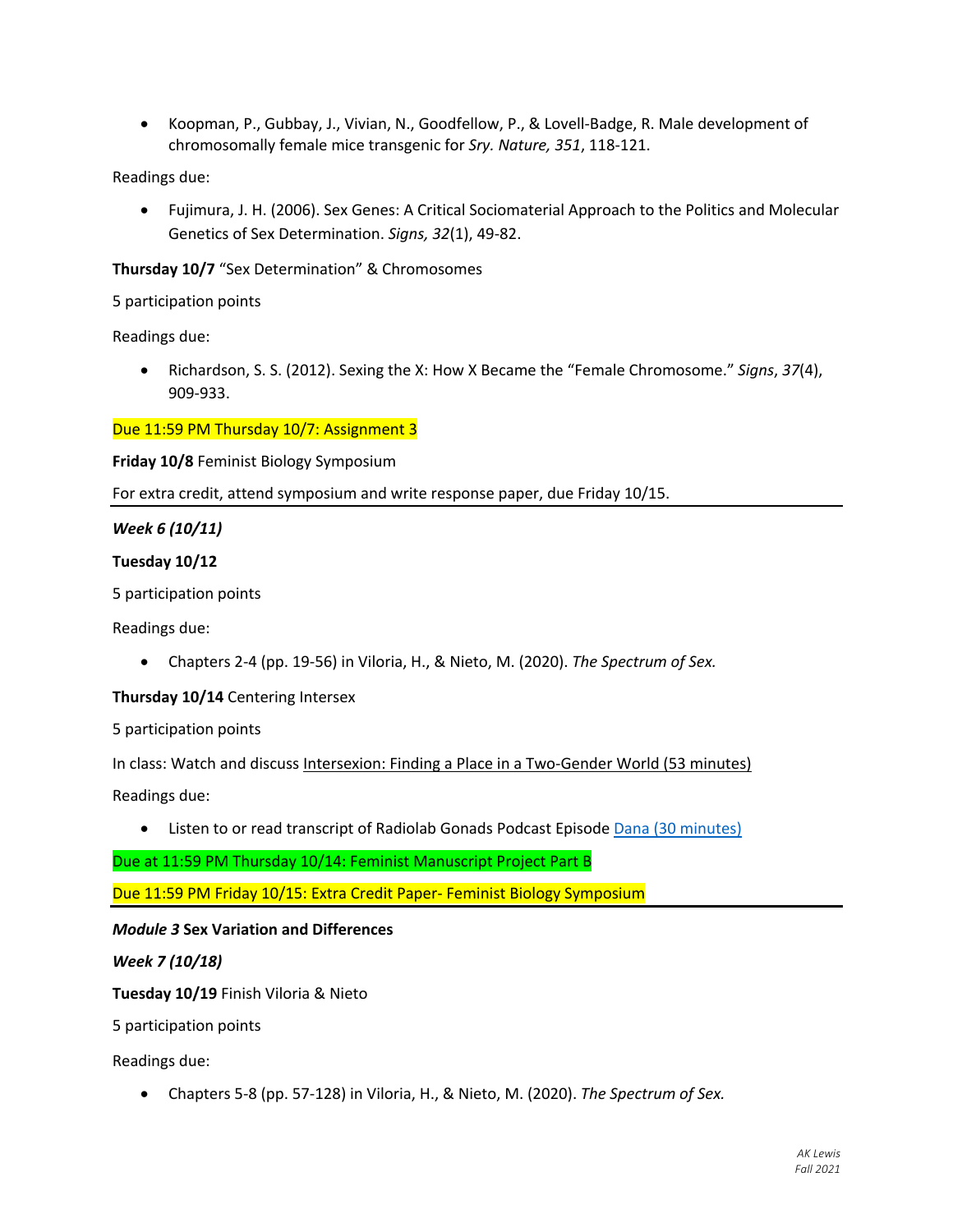### Due at 11:59 PM Tuesday 10/19: Assignment 4

#### **Thursday 10/21** Sports

5 participation points

Readings due:

- Read and/or listen to  $1$  Am A Woman': Track Star Caster Semenya Continues Her Fight to Compete as Female
- Bermon, S., & Garnier, P-Y. (2017). Serum androgen levels and their relation to performance in track and field: mass spectrometry results from 2127 observations in male and female elite athletes. *Br J Sports Med, 51*: 1309-1314.

Due 11:59 PM Friday 10/22: Module 2 Quiz

### *Week 8 (10/25)*

**Tuesday 10/26** Sports & Intersex Awareness Day

5 participation points

Readings due:

• Listen to or read transcript of Radiolab Gonads Podcast Episode Dutee (49 minutes)

#### **Thursday 10/28** Sports

5 participation points

In Class: Watch 75 minutes of Changing the Game (2021)

No Reading due- Be working on Part C!

Due 11:59 PM Thursday 10/28: Feminist Manuscript Project Part C

*Week 9 (11/1)*

**Tuesday 11/2** Sports

10 participation points

In Class: Finish (15 minutes) Changing the Game (2021)

Readings due:

• Hamilton et al. (2021). Integrating Transwomen and Female Athletes with Differences of Sex Development (DSD) into Elite Competition: The FIMS 2021 Consensus Statement. *Sports Medicine, 51*:1401-1415.

Class will be divided into groups. Each group will *also* read *one* of the following and share with the class:

- Pielke Jr., R., & Pape, M. (2019). Science, Sport, Sex, and the Case of Caster Semenya. *Issues in Science and Technology.*
- Harper, J., et al. (2018). The Fluidity of Gender and Implications for the Biology of Inclusion for Transgender and Intersex Athletes. *Current Sports Medicine Reports, 17*(12):467-472.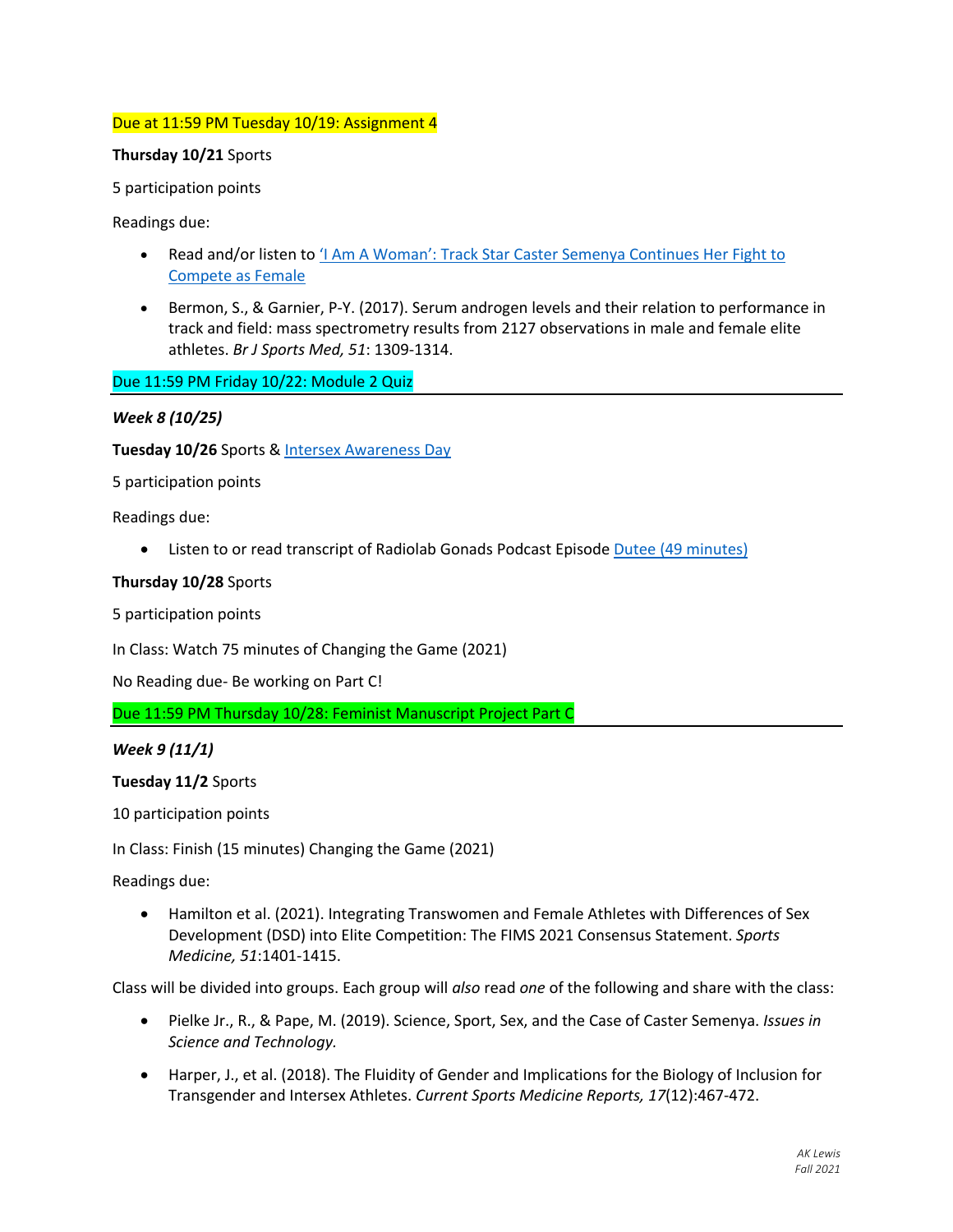- Pitsiladis, Y., et al. (2016). Beyond Fairness: The Biology of Inclusion for Transgender and Intersex Athletes. *Current Sports Medicine Reports, 15*(6):386-388.
- Hamilton et al. (2021). Response to the United Nations Human Rights Council's Report on Race and Gender Discrimination in Sport: An Expression of Concern and a Call to Prioritise Research. *Sports Medicine.*
- Betancurt, J. O. (2018). Hyperandrogenic athletes: performance differences in elite-standard 200m and 800m finals. *Journal of Sports Sciences.*
- Pape, M. (2019). Expertise and Non-binary Bodies: Sex, Gender, and the Case of Dutee Chand. *Body & Society, 25*(4):3-28.

## **Thursday 11/4**

In Class: Peer Review of Feminist Manuscript Project Part C (25 points of participation grade). You must bring a printed copy of your Part C to class and have submitted it online before class in order to participate in peer review.

No Reading due- Be working on Part D!

#### *Module 4* **Medical Gaze and Pathologization**

#### *Week 10 (11/8)*

#### **Tuesday 11/9** The Brain

10 participation points

Readings due:

- Fine, C., Joel, D., & Rippon, G. (2019). Eight Things You Need to Know About Sex, Gender, Brains, and Behavior: A Guide for Academics, Journalists, Parents, Gender Diversity Advocates, Social Justice Warriors, Tweeters, Facebookers, and Everyone Else.
- Van Anders, S. M., Steiger, J., & Goldey, K. L. (2015). Effects of gendered behavior on testosterone in women and men. *Proceedings of the National Academy of Sciences,112*(45), 13805-13810. doi:10.1073/pnas.1509591112

#### **Thursday 11/11** Pathologization of Gender

10 participation points

Readings due:

• Zhao et al. (1995). A sex difference in the human brain and its relation to transsexuality. *Nature, 378*:68-70.

*And* read any 2 of these 6 readings:

- Reardon, S. (2019). Science in Transition. *Nature (568)*, 446-449.
- Wu, K. J. (2016). Between the (Gender) Lines: the Science of Transgender Identity.
- Juavinett, A. (2018). Neuroscicentist Kale Edmiston on why biological bases of being trans shouldn't matter.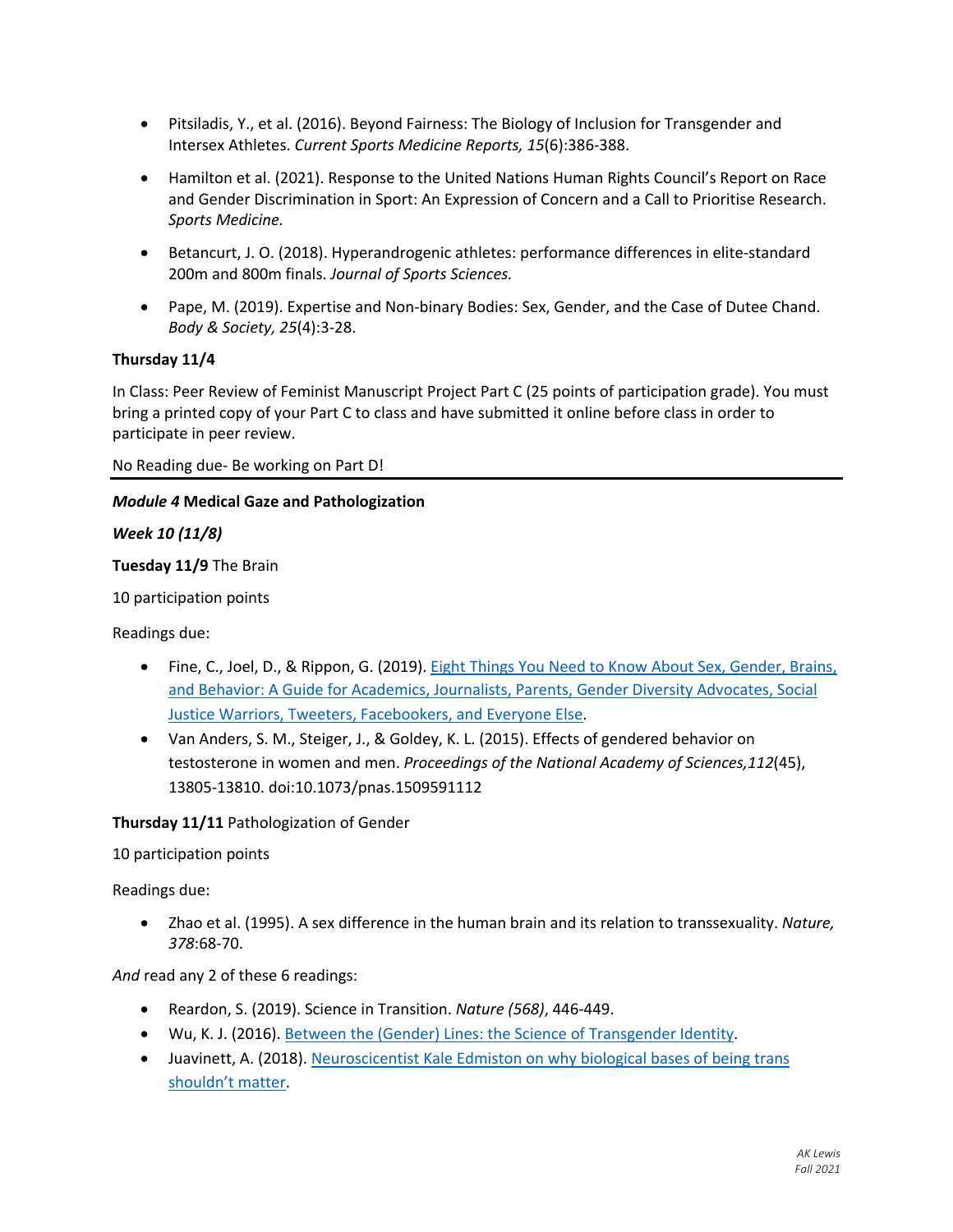- Williams, S. (2018). Are the Brains of Transgender People Different from Those of Cisgender People?
- Gander, K. (2018) Transgender People's Brains Are Wired Like Those of Gender They Identity With, New Study Shows.
- Allen, S. (2018). The Search for the "Transgender Brain" is Dangerous—and Dehumanizing.

Due 11:59 PM Friday 11/12: Module 3 Quiz

### *Week 11 (11/15)*

**Tuesday 11/16** Pathologization of Sex and Gender

5 participation points

Readings due:

• Davis, G., Dewey, J. M., & Murphy, E. L. (2016). Giving Sex: Deconstructing Intersex and Trans Medicalization Practices. *Gender & Society,30*(3), 490-514. doi:10.1177/0891243215602102

Due at 11:59 PM Tuesday 11/16: Feminist Manuscript Project Part D

### **Thursday 11/18**

In Class: Peer Review of Feminist Manuscript Project Part D (25 points of participation grade). You must bring a printed copy of your Part D to class and have submitted it online before class in order to participate in peer review.

## *Week 12 (11/22)*

**Tues 11/23** Pathologization of Sexuality

5 participation points

Readings for Tuesday:

- Ganna, A. et al. (2019). Large-scale GWAS reveals insights into the genetic architecture of samesex sexual attraction. *Science (365)*, doi: 10.1126/science.aat7693
- Monk, J. D., Giglio, E., Kamath, A., Lambert, M. R., and McDonough, C. E. (2019). An alternative hypothesis for the evolution of same-sex sexual behavior in animals. *Nature Ecology and Evolution, 3,* 1622-1631.

**Thurs 11/25** – University Holiday

#### **Semester Wrap-Up**

*Week 13 (11/29)*

**Tues 11/30**

Feminist Manuscript Project presentations (75 minutes)

In Class: Peer Review of Presentations (10 points of participation grade)

**Thurs 12/2**